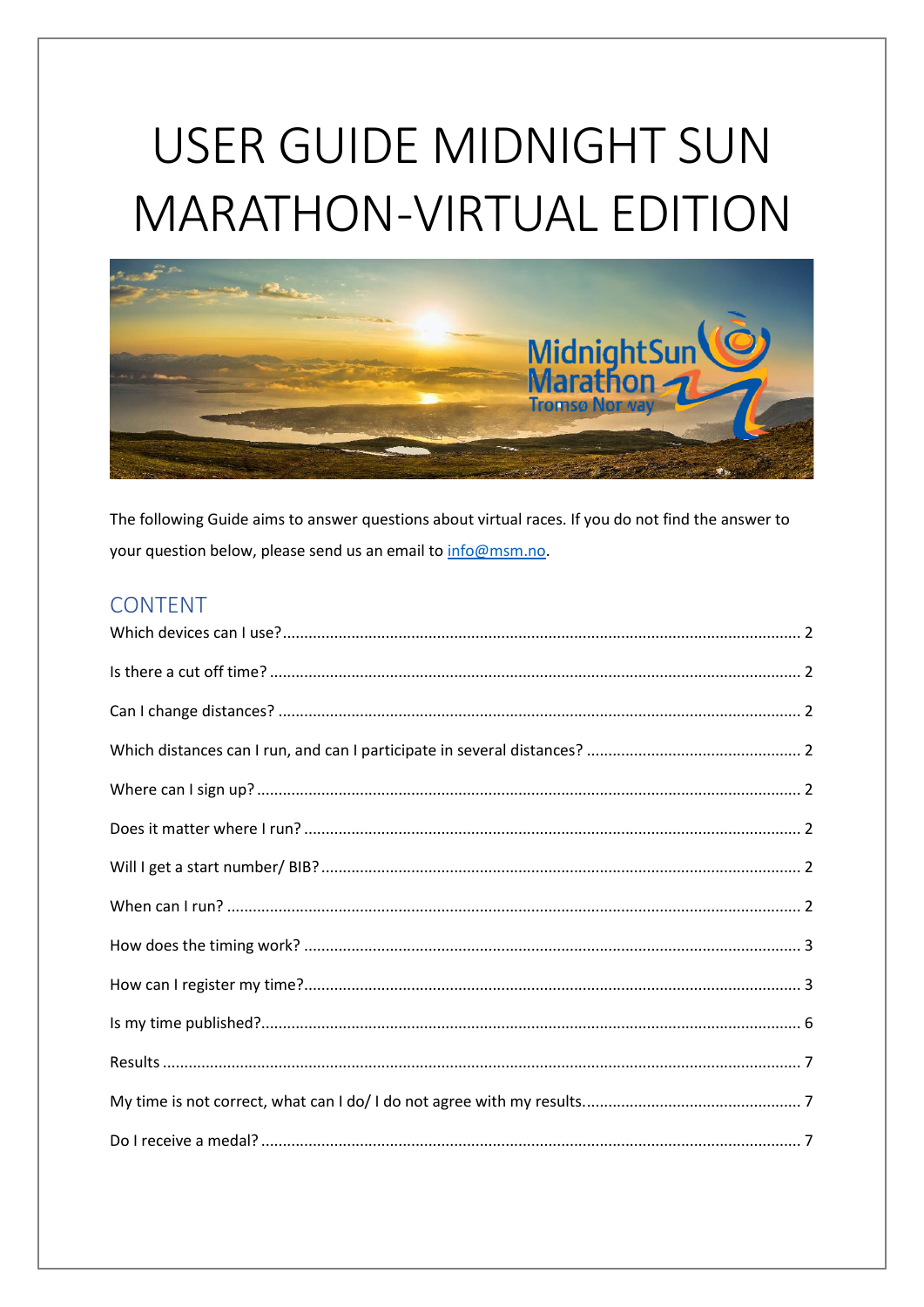## <span id="page-1-0"></span>Which devices can Luse?

You can use any kind of smart phone, smart watch, fitness watch or activity tracker which will serve as your personal "virtual timing chip". Run with watch/ device that enables you to export a GPX/TCX file or you can use one of the following platforms: Strava, Endomondo, Polar, Garmin or Suunto.

## <span id="page-1-1"></span>Is there a cut off time?

No, you can walk, jog or run as fast as you can. However, you have to finish the course within 21st of July 2022 24:00 o'clock.

## <span id="page-1-2"></span>Can I change distances?

Yes, you can change distances by logging on to your profile.

## <span id="page-1-3"></span>Which distances can I run, and can I participate in several distances?

You can choose between four different distances. The Midnight Sun Marathon (42,2km), Mizuno Halfmarathon (21,1km), Coop Mila (10km) and MSM Minimarathon (4,2km).

If you want, you can run several of the distances listed above.

## <span id="page-1-4"></span>Where can I sign up?

You can sign up under the [following link.](https://www.msm.no/en/arrangement/virtual-midnight-sun-marathon/)

## <span id="page-1-5"></span>Does it matter where I run?

No, it is up to you to run on a flat course, in the mountains or on a treadmill. Just remember to use reflex if you run while it`s dark and be careful when running in areas with a lot of traffic. All runners are responsible for their own safety and will have to act in accordance with their local and national health authorities' recommendations regarding COVID-19 pandemic! Remember to keep at least 1m distance to other pedestrians.

## <span id="page-1-6"></span>Will I get a start number/ BIB?

Yes, when you register for our virtual race you will get a confirmation email with your personalized start number. You can print it, use it while running and share it on Facebook.

## <span id="page-1-7"></span>When can I run?

You can run during the Polar Day period from the 21st of May until the 21st of July 24:00 o'clock. The final date to register your time in our platform will be the 21st of July 2022 24:00 o'clock.

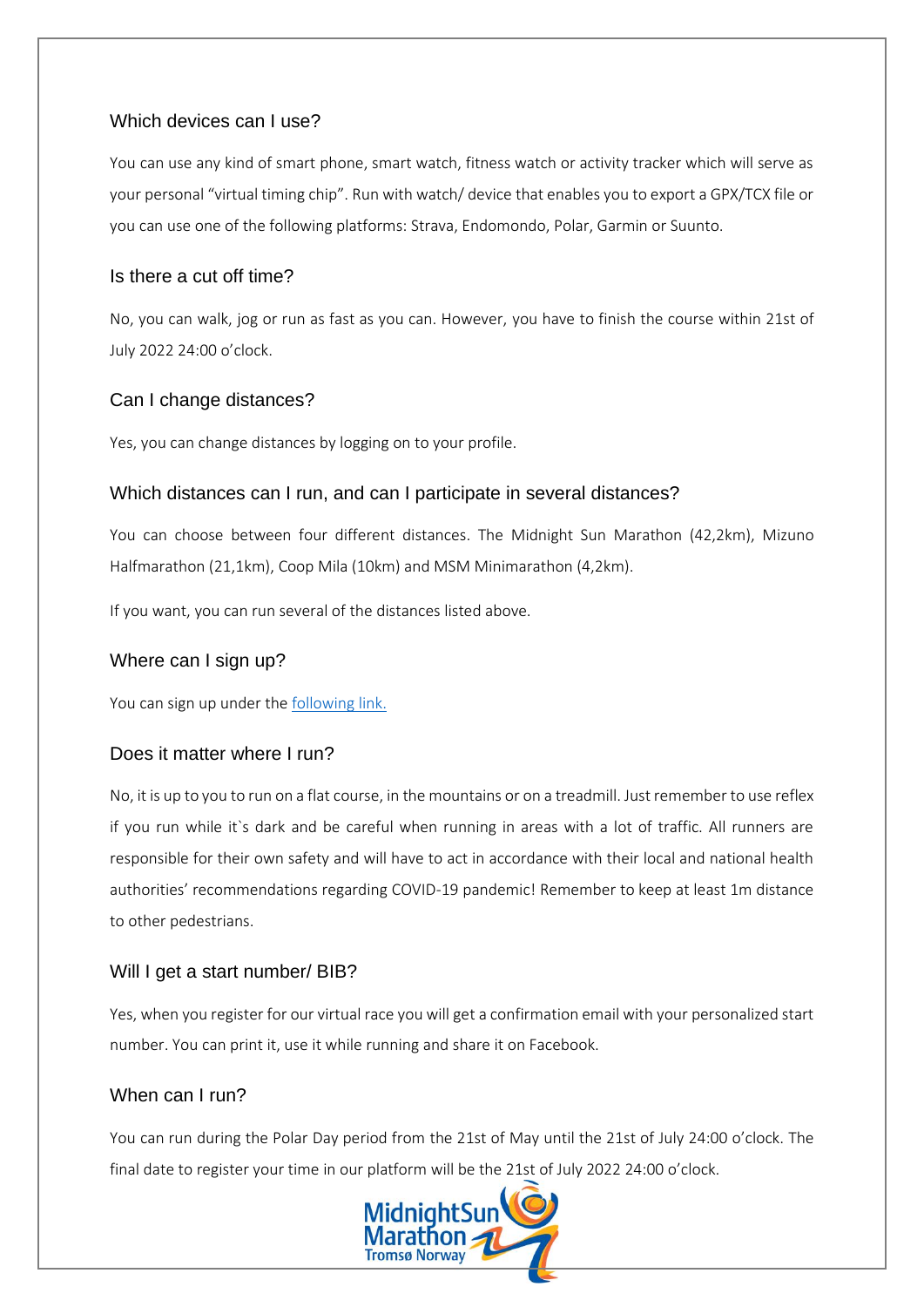## <span id="page-2-0"></span>How does the timing work?

- 1. You register via our platform and get access to your profile.
- 2. Start your device/app and run your chosen distance. The tool you use to track your race serves as your personal "virtual timing chip".

Please check in our guide that your chosen tool is supported by our system.

Be aware of that you have to run the correct number of kilometres. If you did run shorter than the race distance, we will calculate upwards on a fair basis based on your last pace, within a certain tolerance range. If you have raced longer than the race distance, we will calculate backwards to your accumulated race time at the point of completing the set race distance.

Please be also aware that if you "Pause" your activity our system will not. It will measure the total time from start to finish.

3. Finish your race and registrate your time

Access your profile and register your time on "my page" by pressing "my time". You can simply connect and upload from your Strava account, but as long as you import a GPX, TCX and FIT format it should be fine.

You do not want to show your time in the result list? You can finish the race and register without your time. By choosing the "finisher button" on "my page" your name will show in the result list but not your time.

## <span id="page-2-1"></span>How can I register my time?

Access your profile and register your time on "my page" by pressing "my time"

You have three different options for how you register your time

- 1. Platform connection
- 2. Activity file upload
- 3. Manuel time entry

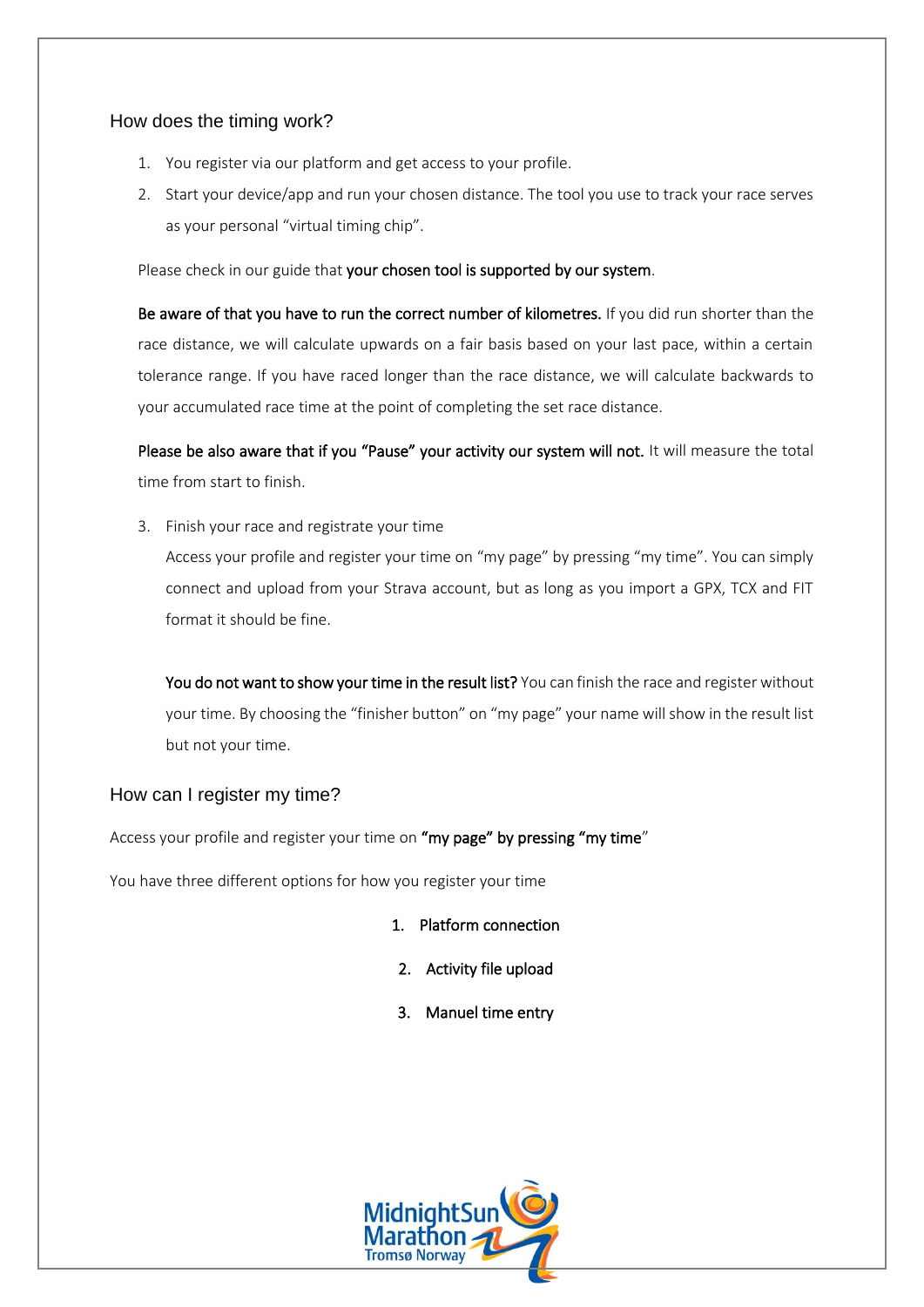#### 1. PLATFORM CONNECTION



We currently provide direct integrations to: Strava, Endomondo, Polar, Garmin and Suunto. After you have completed your virtual race, login to your event athlete profile and select your provider. A login window for your platform will show. Login and approve the UltimateVIRTUAL app for your account whereafter your session activity list will show. Select and click on the race activity session you want to use for your result.

**If you are using a platform not listed, we do recommend you use the Acitivity File Upload.**

#### **IMPORTANT**

For Garmin and Polar, please make your connection before you start your virtual race, as only future sessions after your first login and app approval will be available to share with our platform. When completed follow instructions above.

All race activity sessions are handled equally and analysed on a fair basis. All results calculations are based on the measured time and measured distance by your activity/fitness device. If you have raced longer than the race distance, we will calculate backwards to your accumulated race time at the point of completing the set race distance. If you have raced shorter than the race distance, we will calculate upwards on a fair basis based on your last pace, within a certain tolerance range. Therefore, it is important to note that we may process and evaluate your result different from your existing platform provider; both in time and in distance completed.

**Time is measured from start to finish. Session pauses will not be deducted for your activity/time.**

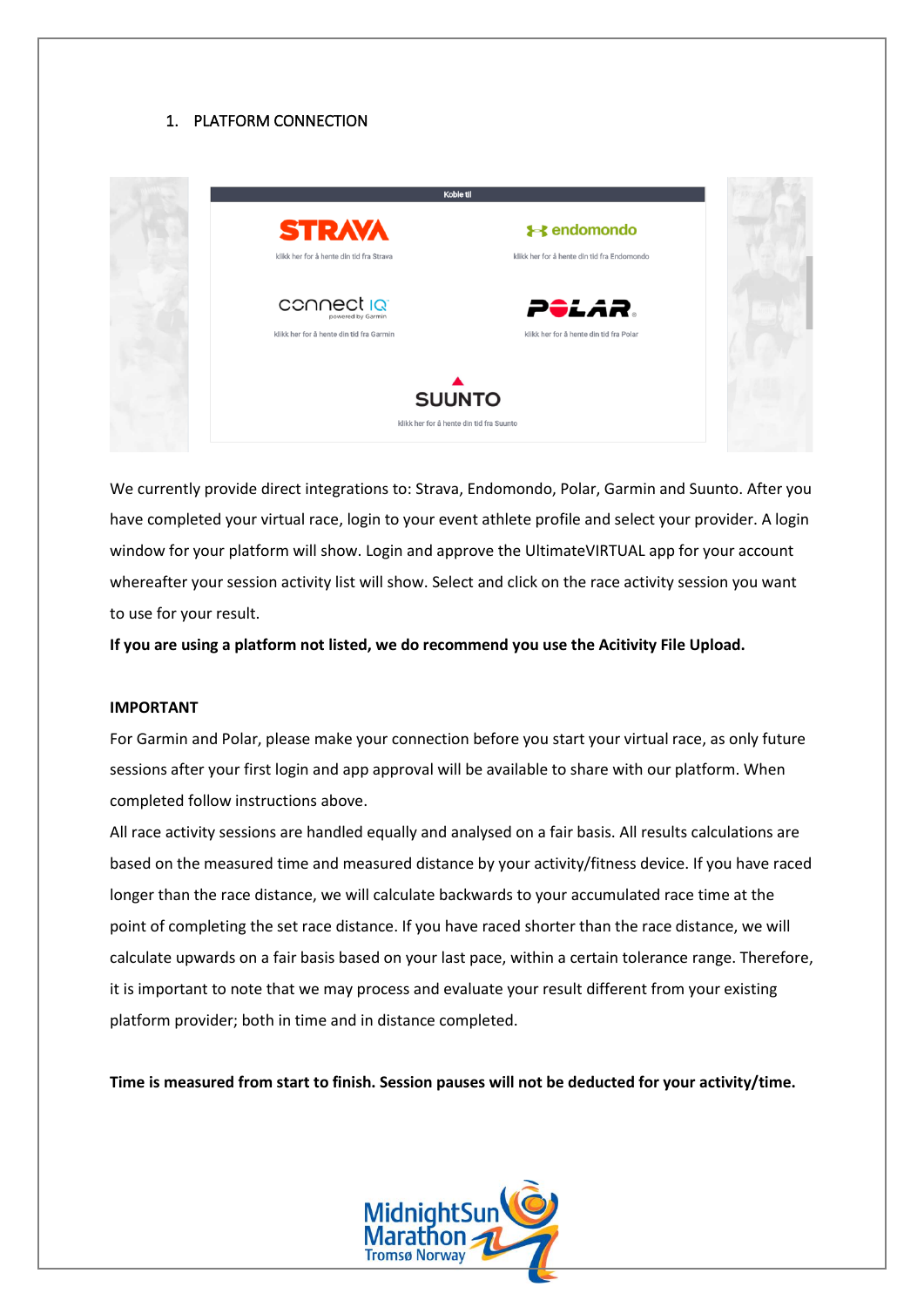#### **PLEASE NOTICE**

Endomondo logins are restricted to native Endomondo logins (not logins through Facebook) due to restrictions in the available API.

All results based on GPS activity/fitness devices are subject to human error and technical inaccurate measurements due to the limitations on satellite/GPS tracking technology or surroundings of the raced track.

#### 2. ACTIVITY FILE UPLOAD

| Last opp GPX/TCX/FIT-fil                                                        |                          |  |
|---------------------------------------------------------------------------------|--------------------------|--|
| Last opp GPX/TCX/FIT-filen din her for din fullførte Polarnight Halfmararathon: |                          |  |
| Velg GPX/TCX/FIT-filen                                                          | Velg fil Ingen fil valgt |  |
|                                                                                 |                          |  |
| <b>GÅ TILBAKE</b>                                                               | SEND INN TID             |  |

If you are you using a platform not listed or otherwise have problems with your activity platform connection, we do recommend you use the ACTIVITY FILE UPLOAD. The upload supports activity/race

sessions in the file format: GPX, TCX and FIT, that can be exported from most platforms available. See these guides on how to export from your platform:

Strava, Endomondo, Garmin Connect, Polar, Suunto Movescount, Sports Tracker, Tomtom, My sports, Fitbit, Runkeeper, Runtastic, Nike Run Club

For other platforms, please find your answer on your platform help pages and/or google.

#### **IMPORTANT**

All race activity sessions are handled equally and analyzed on a fair basis. All results calculations are based on the measured time and measured distance by your activity/fitness device. If you have raced longer than the race distance, we will calculate backwards to your accumulated race time at the point of completing the set race distance. If you have raced shorter than the race distance, we will calculate upwards on a fair basis based on your last pace, within a certain tolerance range. Therefore, it is important to note that we may process and evaluate your result different from your existing platform provider, both in time and in distance completed.

**Times are measured from start to finish. Session pauses will not be deducted for your activity/time.**

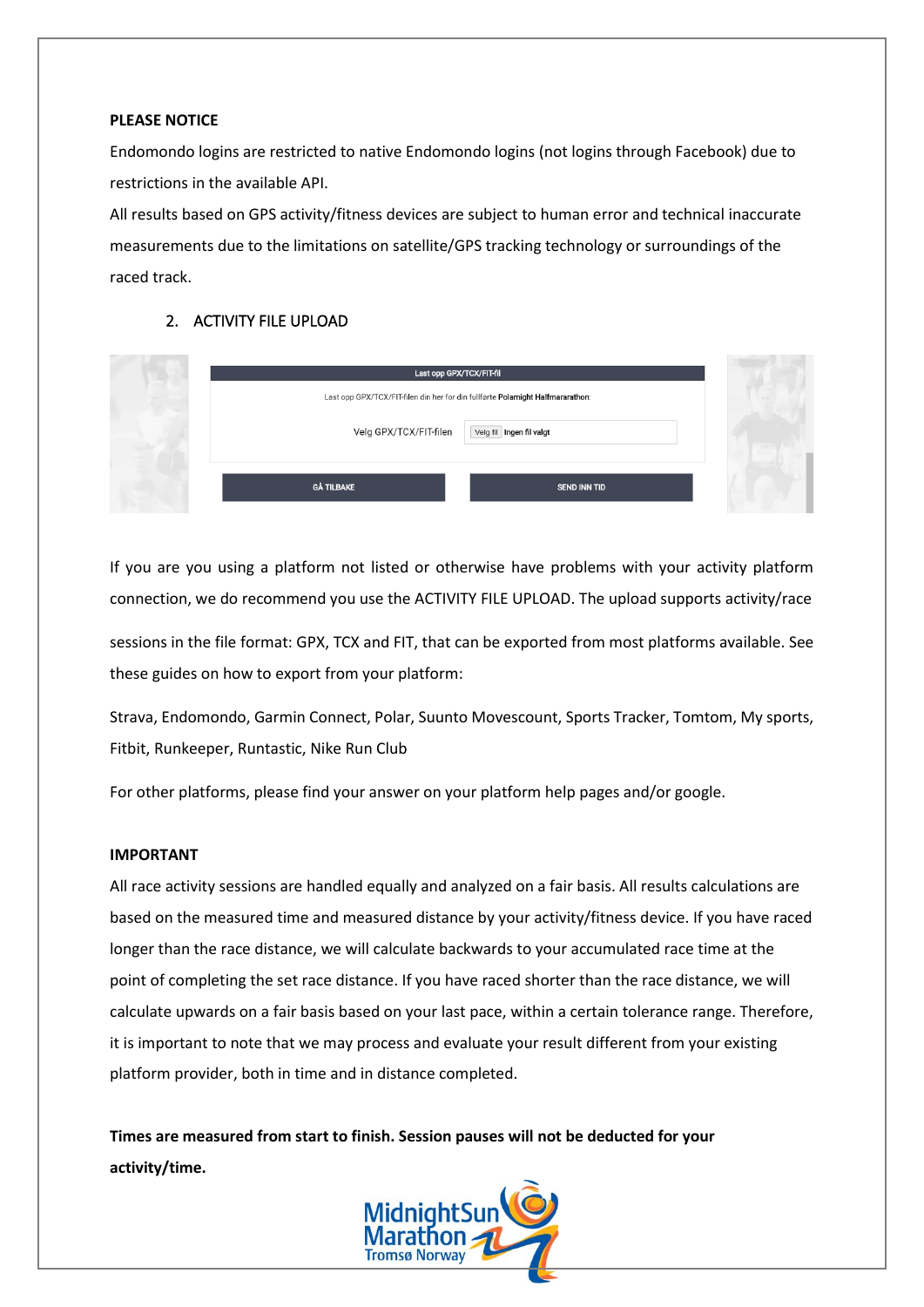#### **PLEASE NOTICE**

All results based on GPS activity/fitness devices are subject to human error and technical inaccurate measurements due to the limitations on satellite/GPS tracking technology or surroundings of the raced track.

#### **3.** MANUEL TIME ENTRY

| <b>Manuell registrering</b>                                                                                                                                                      |  |
|----------------------------------------------------------------------------------------------------------------------------------------------------------------------------------|--|
| Du må angi her tiden du fullførte Polarnight Halfmararathon på:                                                                                                                  |  |
| 00<br>Timer                                                                                                                                                                      |  |
| 00<br>Minutter                                                                                                                                                                   |  |
| Sekunder<br>00                                                                                                                                                                   |  |
| Legg inn linken til ditt gps tracket løp via strava, endomondo e.l her.<br>Eller last opp bildet av løpeøkten fra din klokke/enhet/app. Her må dato, tid og distanse komme frem. |  |
| Link til ditt gps tracket løp via strava, endomondo e.l her                                                                                                                      |  |
| Velg fil Ingen fil valgt<br>Last opp bilde av løpeøkten fra din klokke/enhet/app                                                                                                 |  |

If you do not race with an activity/fitness tracker device or are not able to get the platform integration and/or file upload to work, you can use the manual time entry function. The manual time entry requires a proof of reference/url to your activity session and/or a photo of the display of your activity/fitness tracker device.

#### **PLEASE NOTICE**

Manual time entries will be flagged as manual registered times in the results and are subject to be revised by the event organizer in case they seem questionable.

#### <span id="page-5-0"></span>Is my time published?

That depends. When you upload you result you can either decide to show your accomplished time or be listed as finisher of the race. You will then either show with your time or as finisher in the list of results.